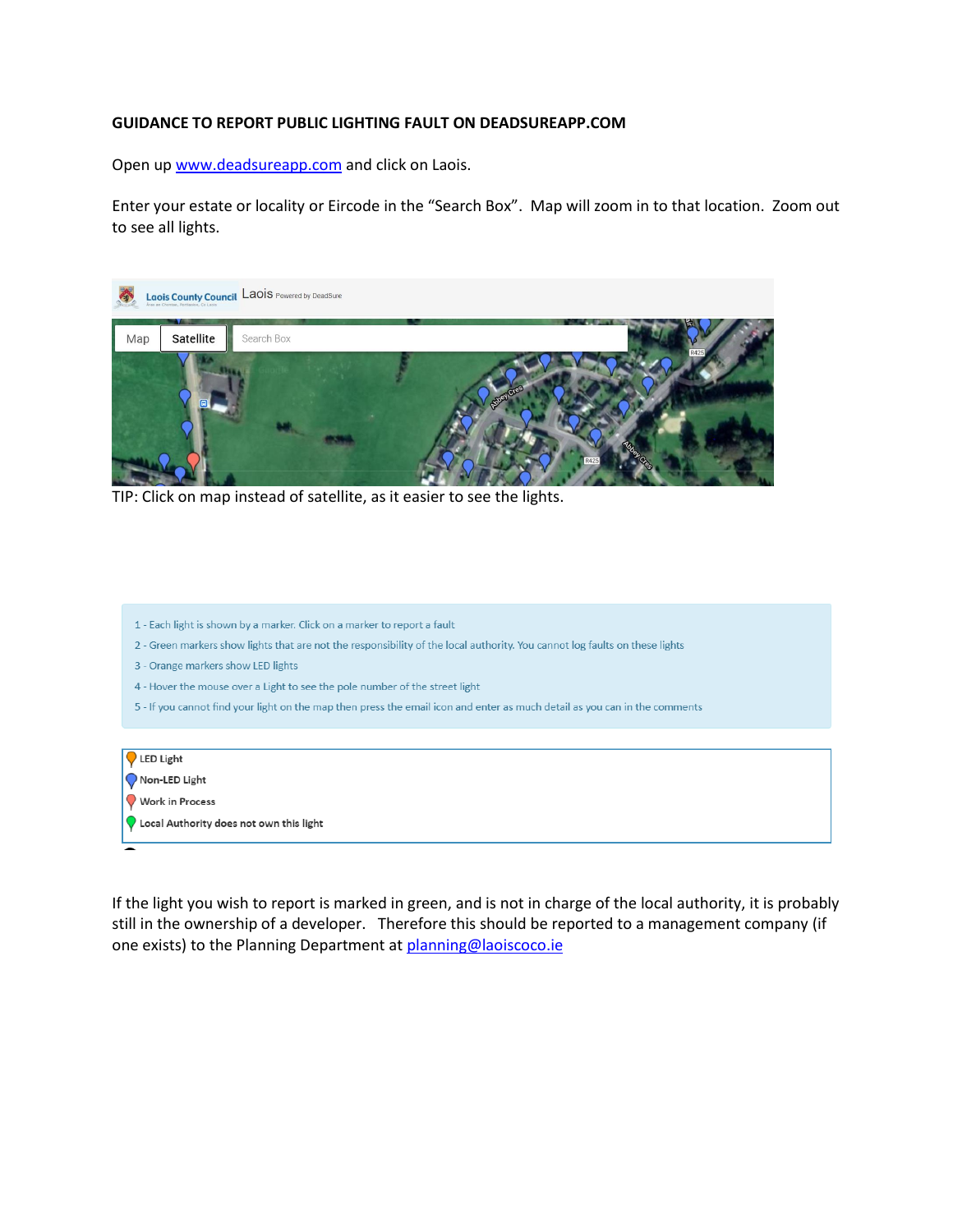| <b>Laois County Council</b> Laois Powered by DeadSure                                                                                                                                                                                                                     |  |
|---------------------------------------------------------------------------------------------------------------------------------------------------------------------------------------------------------------------------------------------------------------------------|--|
| $\sqrt{}$<br>Satellite<br>Whitethorn Grove, Ballylynan, County Laois, Ireland<br>Map<br>$\limsup_{\text{chool}}$<br>Rahin<br>6<br>Athy Rd<br><b>Baby Gear Ireland</b><br>Whitethorn Grove<br>Athy Rd<br>Car w p.<br>St Anne's Catholic<br>Church, Ballylinan<br>Carlow Rd |  |

All public lighting poles are marked with a blue or orange marker, if you run your cursor over each light, you can see the pole number and address.

In this example we can see there are multiple lights in Whitethorn Grove, Ballylynan, numbered from 1 to 13.

Click on the pole that is at fault and this is screen that comes up:

| Grove, Ba | Log Fault                              |                   |         |           | X)           |                |
|-----------|----------------------------------------|-------------------|---------|-----------|--------------|----------------|
|           | Pole: 3 Whitethorn Ballylinan          |                   |         |           |              |                |
|           | <b>Defect Details</b>                  |                   |         |           |              |                |
|           | Lamp Out                               |                   |         |           | $\checkmark$ |                |
|           | <b>Personal Details</b>                |                   |         |           |              | Wh<br>horn Gry |
|           | Forename                               |                   | Surname |           |              |                |
|           | Email                                  |                   |         | Telephone |              |                |
|           | Details to Faults                      |                   |         |           |              | <b>Tove</b>    |
|           | 61589                                  | Enter the Captcha |         |           | $\mathbf{C}$ |                |
|           | Upload Photo \                         |                   |         |           | Log Fault    |                |
|           | Pet<br><i>roduct</i><br><b>Deliver</b> |                   |         |           |              |                |

Fill in your details here and press Log Fault.

When a fault has been logged the pole (dot) changes colour. The fault is now logged on the system and the contractor has been alerted.

If you click on the logged light you can get more information on when it will be repaired, and you are given the option to escalate the job if necessary: